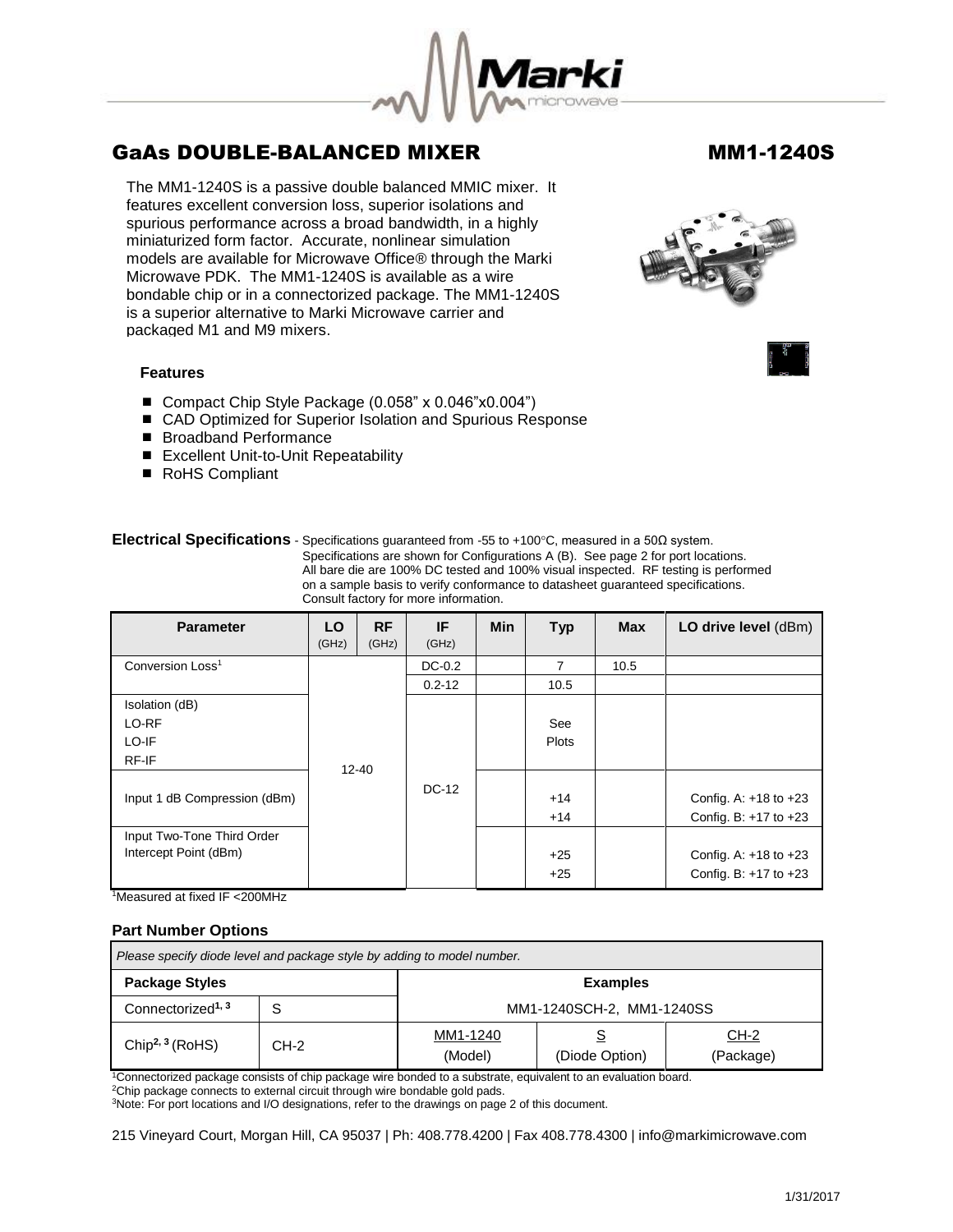

**LO/RF 12 to 40 GHz**



RF Input/ LO Input [ Output IF Input/Output



### **Configuration A**

## **Configuration B**

1. Configuration A/B refer to the same part number (MM1-1240S) used in one of two different ways for optimal spurious performance. For the lowest conversion loss, use the mixer in Configuration A (port 1 as the LO input, port 2 as the RF input or output). If you need to use a lower LO drive, use the mixer in Configuration B (port 1 as the RF input or output, port 2 as the LO input). For optimal spurious suppression, experimentation or simulation is required to choose between Configuration A and B. For more information[, see here.](http://www.markimicrowave.com/rf-microwave-qa/q/what-is-the-difference-between-configuration-a-and-configuration-b-on-mixers) 



1. CH Substrate material is .004 thick GaAs.

2. I/O traces and ground plane finish are 2 microns Au.

3. Wire Bonding - Ball or wedge bond with 0.025 mm (1 mil) diameter pure gold wire. Thermosonic wirebonding with a nominal stage temperature of 150 °C and a ball bonding force of 40 to 50 grams or wedge bonding force of 18 to 22 grams is recommended. Use the minimum level of ultrasonic energy to achieve reliable wirebonds. Wirebonds should be started on the chip and terminated on the package or substrate. All bonds should be as short as possible <0.31 mm (12 mils).

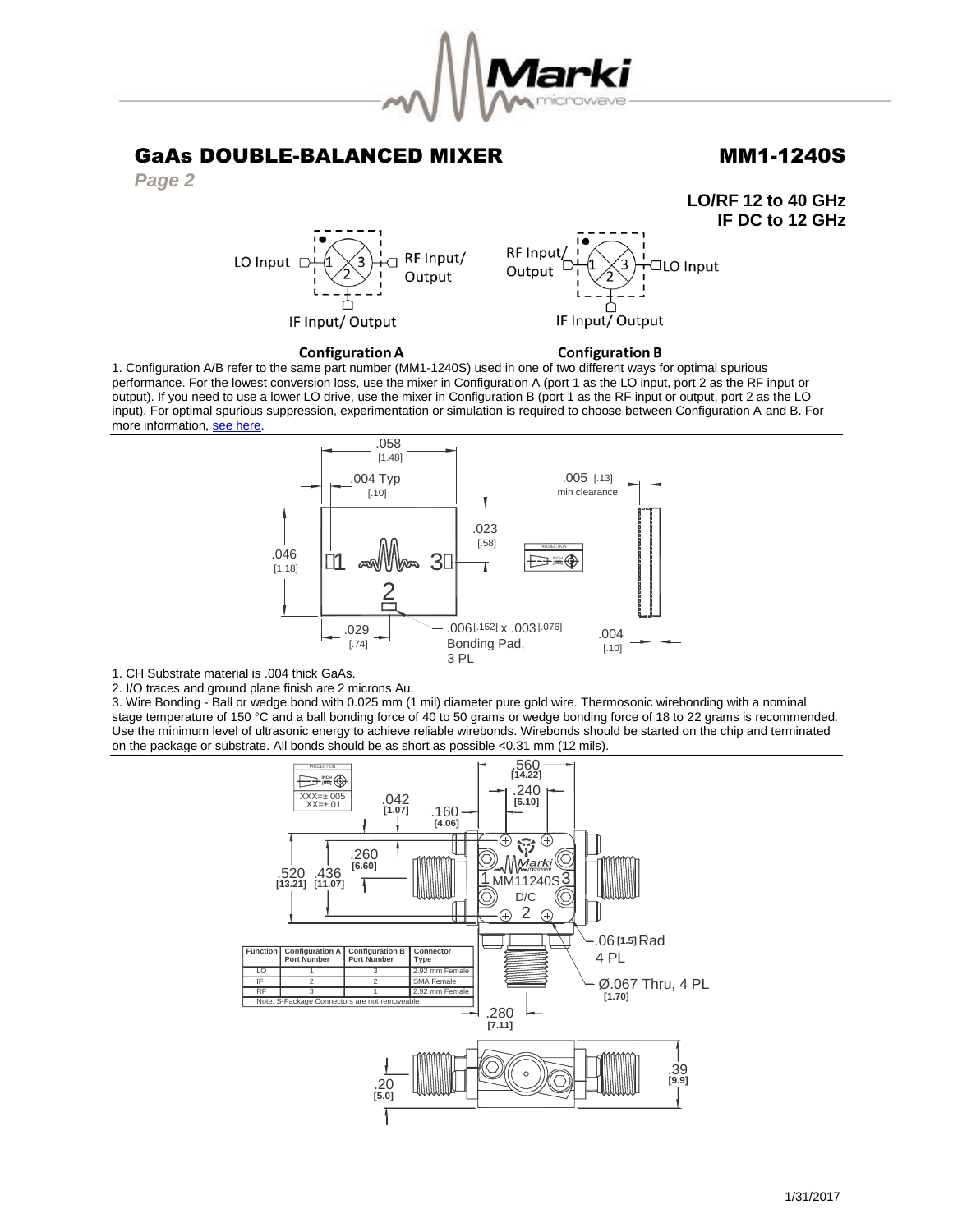

*Page 3*















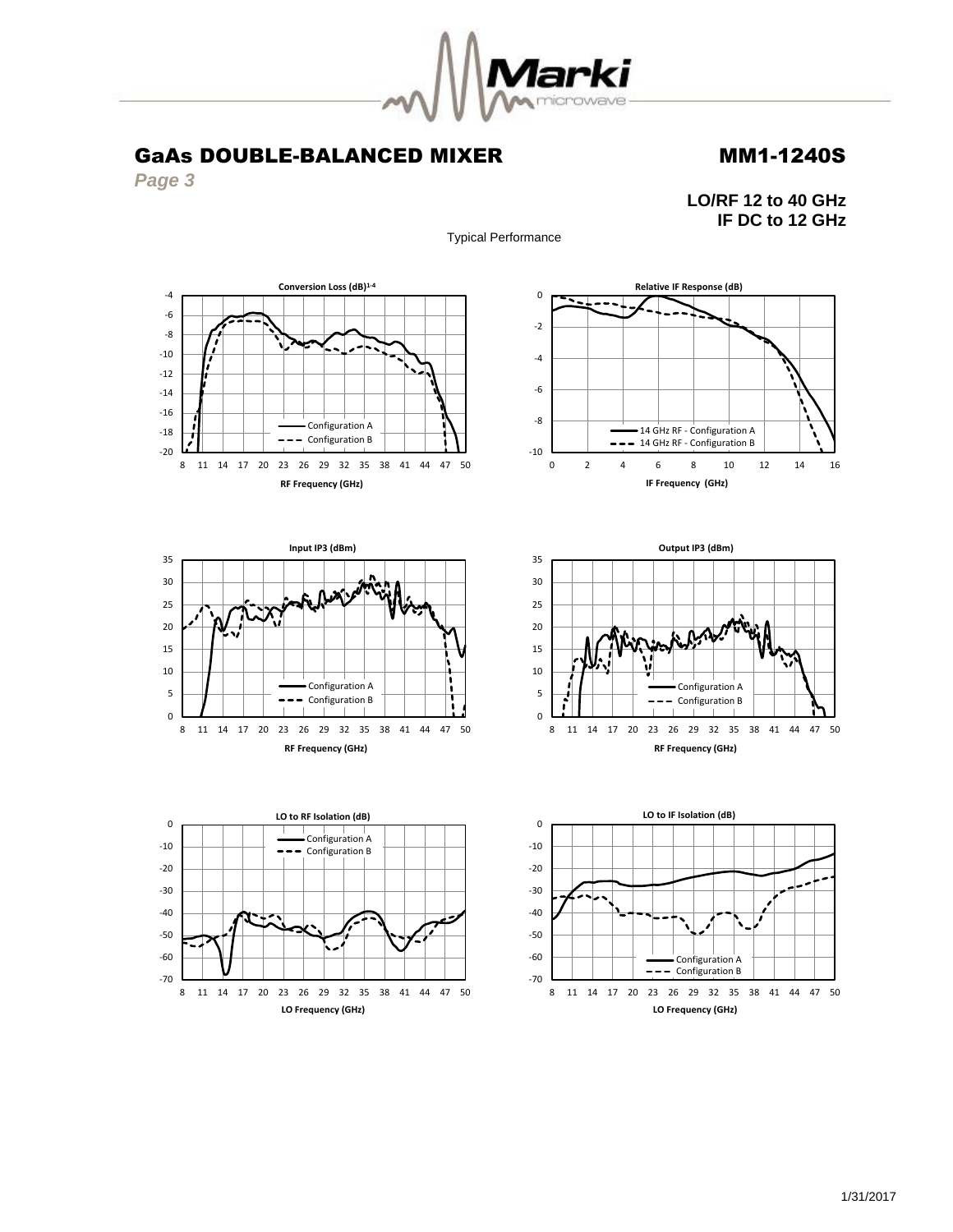

*Page 4*

**LO/RF 12 to 40 GHz IF DC to 12 GHz**













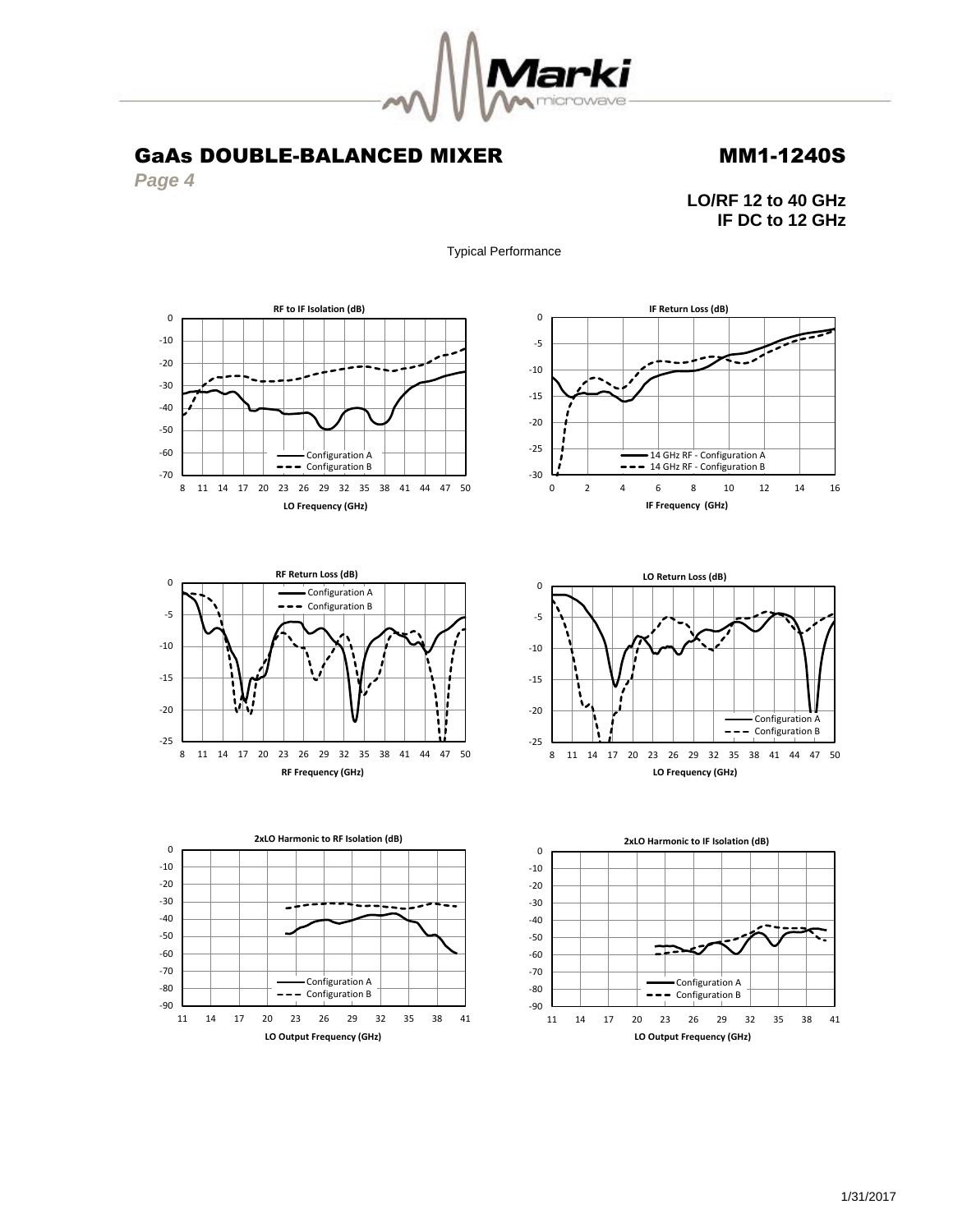

*Page 4*

**LO/RF 12 to 40 GHz IF DC to 12 GHz**

Typical Performance











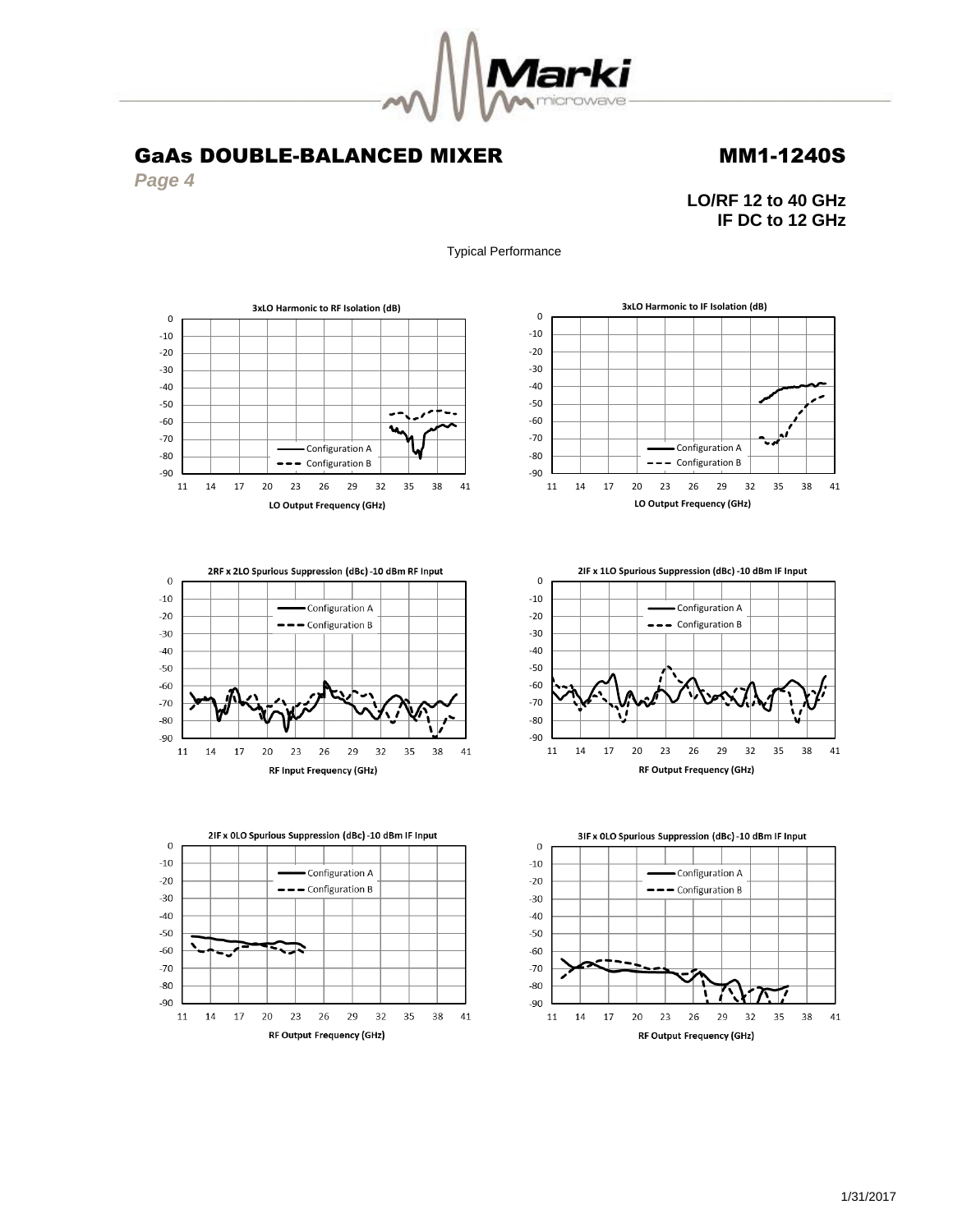

*Page 6*

**LO/RF 12 to 40 GHz IF DC to 12 GHz**

## **Downconversion Spurious Suppression**

Spurious data is taken by selecting RF and LO frequencies ( $\pm$ mLO $\pm$ nRF) within the 12 to 40 GHz RF/LO bands, which create a 100 MHz IF spurious output. The mixer is swept across the full spurious band and the mean is calculated. The numbers shown in the table below are for a -10 dBm RF input. Spurious suppression is scaled for different RF power levels by (n-1), where "n" is the RF spur order. For example, the 2RFx2LO spur is 67 dBc for the A configuration for a -10 dBm input, so a -20 dBm RF input creates a spur that is (2-1) x (-10 dB) dB lower, or 77 dBc.

| $-10$ dBm<br><b>RF</b> Input | 0xLO     | 1xLO      | 2xLO      | 3xLO      | 4xLO      | 5xLO      |
|------------------------------|----------|-----------|-----------|-----------|-----------|-----------|
| 1xRF                         | 34 (15)  | Reference | 11(12)    | 20(20)    | 45 (27)   | 29 (27)   |
| 2xRF                         | 75 (73)  | 58 (63)   | 72 (70)   | 63 (51)   | 64 (56)   | 67 (59)   |
| 3xRF                         | 96 (108) | 69 (95)   | 85 (92)   | 82 (79)   | 85 (88)   | 75 (77)   |
| 4xRF                         | N/A      | 101 (122) | 119 (118) | 120 (109) | 125 (120) | 122 (109) |
| 5xRF                         | N/A      | N/A       | 126 (141) | 139 (139) | 136 (139) | 135 (134) |

## **Typical Downconversion Spurious Suppression (dBc): A Configuration (B Configuration) <sup>5</sup>**

### **Upconversion Spurious Suppression**

Spurious data is taken by mixing a 100 MHz IF with LO frequencies ( $\pm$ mLO $\pm$ nIF), which creates an RF within the 12 to 40 GHz RF band. The mixer is swept across the full spurious output band and the mean is calculated. The numbers shown in the table below are for a -10 dBm IF input. Spurious suppression is scaled for different IF input power levels by (n-1), where "n" is the IF spur order. For example, the 2IFx1LO spur is typically 60 dBc for the A configuration for a -10 dBm input, so a -20 dBm IF input creates a spur that is (2-1) x (-10 dB) dB lower, or 70 dBc.

## **Typical Upconversion Spurious Suppression (dBc): A Configuration (B Configuration) <sup>5</sup>**

| $-10$ dBm<br><b>IF Input</b> | 0xLO      | 1xLO      | 2xLO      | 3xLO      | 4xLO      | 5xLO      |
|------------------------------|-----------|-----------|-----------|-----------|-----------|-----------|
| 1xIF                         | 38(31)    | Reference | 9(10)     | 17 (16)   | 18 (25)   | 30(25)    |
| 2xIF                         | 60 (64)   | 68 (63)   | 56 (47)   | 57 (50)   | 53 (46)   | 62(57)    |
| 3xIF                         | 90(91)    | 71 (71)   | 61 (63)   | 73 (70)   | 74 (76)   | 77 (76)   |
| 4xIF                         | 112 (113) | 108 (108) | 102 (94)  | 104 (93)  | 103 (99)  | 109 (103) |
| 5xIF                         | 135 (137) | 125 (124) | 110 (110) | 124 (115) | 119 (119) | 122 (122) |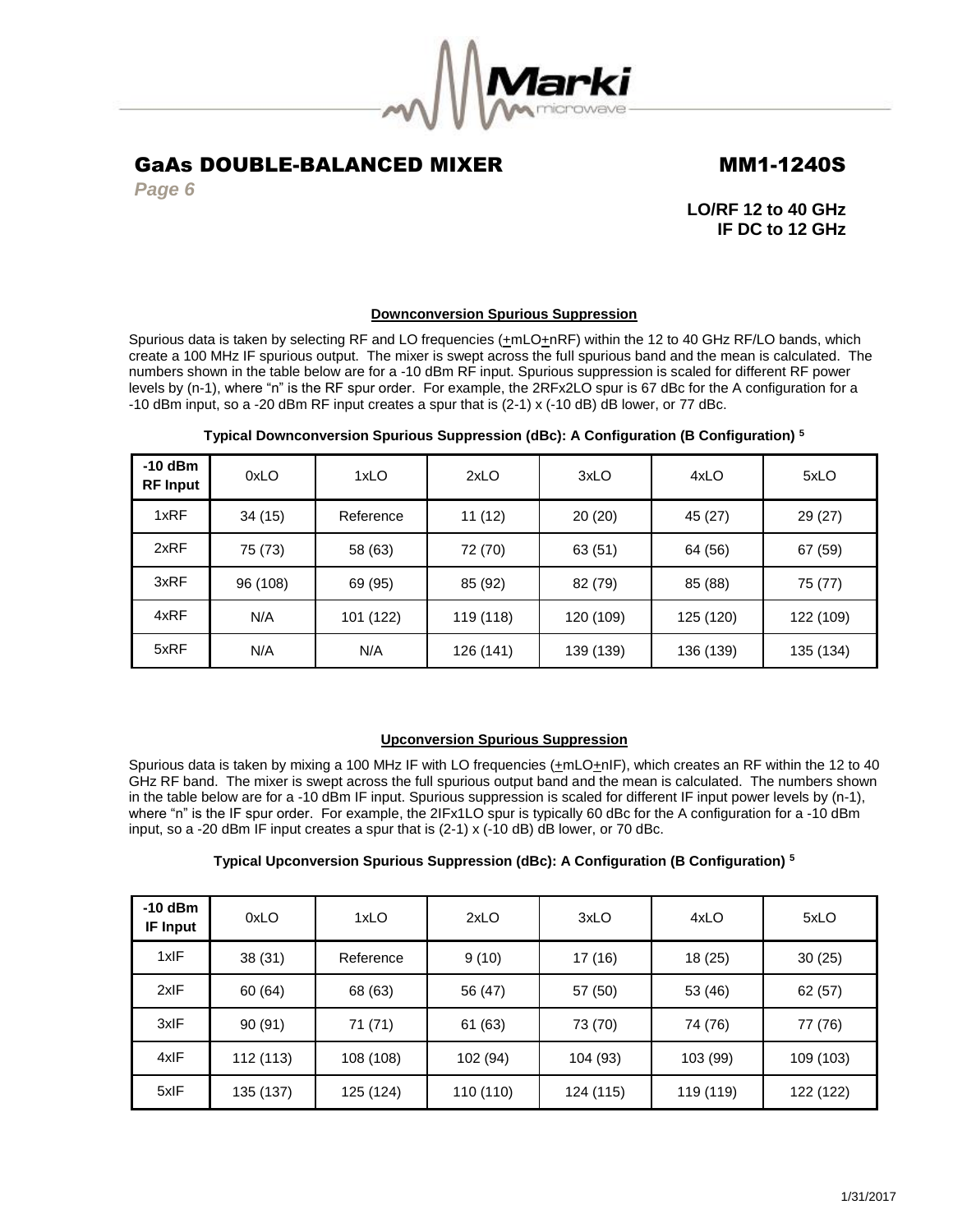

*Page 5*

**LO/RF 12 to 40 GHz IF DC to 12 GHz**

### **Mounting and Bonding Recommendations**

Marki MMICs should be attached directly to a ground plane with conductive epoxy. The ground plane electrical impedance should be as low as practically possible and the epoxy should have high thermal conductivity. This will prevent resonances and permit the best possible electrical performance. Datasheet performance is only guaranteed in an environment with a low electrical impedance ground. MMICs with high power dissipation, particularly those with high DC power requirements, also require a thermally conductive ground plane with a thermally conductive epoxy attachment.

**Mounting** - To epoxy the chip, apply a minimum amount of conductive epoxy to the mounting surface so that a thin epoxy fillet is observed around the perimeter of the chip. Cure epoxy according to manufacturer instructions.

**Wire Bonding** - Ball or wedge bond with 0.025 mm (1 mil) diameter pure gold wire. Thermosonic wirebonding with a nominal stage temperature of 150 °C and a ball bonding force of 40 to 50 grams or wedge bonding force of 18 to 22 grams is recommended. Use the minimum level of ultrasonic energy to achieve reliable wirebonds. Wirebonds should be started on the chip and terminated on the package or substrate. All bonds should be as short as possible <0.31 mm (12 mils).

**Circuit Considerations** – 50 ohm transmission lines should be used for all high frequency connections in and out of the chip. Wirebonds should be kept as short as possible, with multiple wirebonds recommended for higher frequency connections to reduce parasitic inductance. In circumstances where the chip more than .001" thinner than the substrate, a heat spreading spacer tab is optional to further reduce bondwire length and parasitic inductance.

### **Handling Precautions**

**General Handling**: Chips should be handled with a vacuum collet when possible, or with sharp tweezers using well trained personnel. The surface of the chip is fragile and should not be contacted if possible.

**Static Sensitivity**: GaAs MMIC devices are subject to static discharge, and should be handled, assembled, tested, and transported only in static protected environments.

**Cleaning and Storage**: Do not attempt to clean the chip with a liquid cleaning system or expose the bare chips to liquid. Once the ESD sensitive bags the chips are stored in are opened, chips should be stored in a dry nitrogen atmosphere.

### **Bonding Diagram**